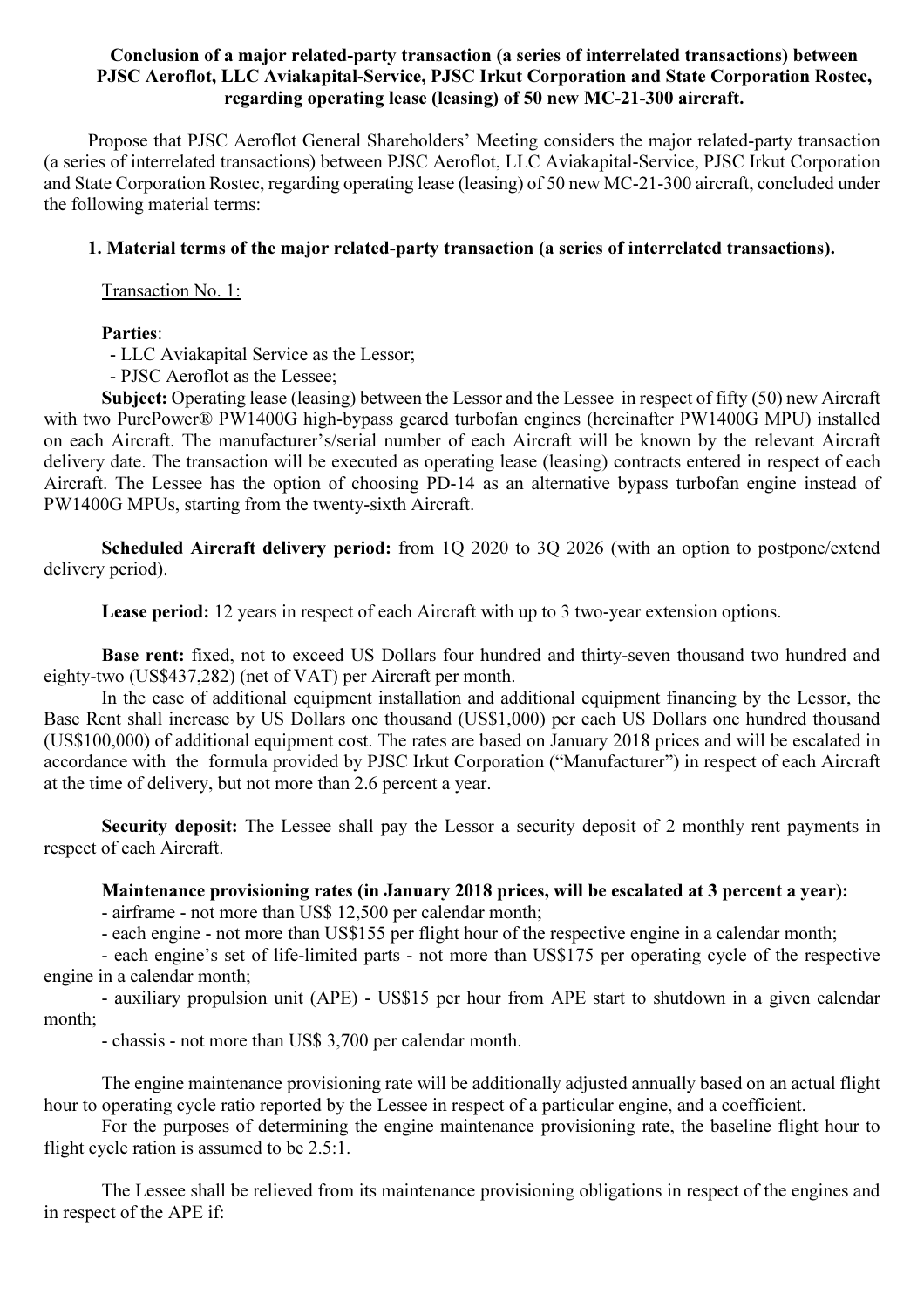(i) a trilateral Aircraft maintenance agreement entered into with an Aircraft maintenance provider recommended by the Manufacturer provides for a flight hour-based rate of service fee and includes scheduled and unforeseen repairs, with the cost of such repairs to be covered by the rate agreed between the Lessee and the maintenance provider;

Execution of such trilateral agreement shall not be intentionally delayed by either the Lessor, or the Lessee. The Lessor may not influence the size of the flight hour-based fee rate agreed between the Lessee and the maintenance provider, or any other terms affecting the interaction between the Lessee and the maintenance provider under the trilateral agreement.

(ii) The trilateral agreement shall also contain a clause whereby the Lessee's rights under the contract with the maintenance provider shall lapse to the Lessor if the Lessee defaults on its obligations under the Aircraft operating lease agreement, and the Lessor gives an appropriate written notice to the maintenance provider);

(iii) the terms and conditions of the trilateral engine and APE maintenance contract may include bringing the engines and the APE to a condition prescribed by the Aircraft return clauses of the Aircraft operating lease agreements;

(iv) the Lessee shall be relieved from its maintenance provisioning obligations only during the effective period of the contract with the approved maintenance provider, and only in respect of those maintenance provision allocations that relate to the activities covered by the maintenance contract.

The Lessee may substitute a bank guarantee with a validity period of not less than one hundred and eighty (180) days for maintenance provisioning allocations, and shall make sure that such bank guarantee remains effective throughout the entire lease period of each Aircraft.

The Lessee shall extend the bank guarantee for not less than one hundred and eighty (180) days not later than ten (10) days before its expiration, and shall submit the original bank guarantee to the Lessor.

The Lessee shall submit a bank guarantee as a substitute for maintenance provisioning allocations, in accordance with the time frames and amounts set out below:

(i) Bank guarantee for US Dollars one million five hundred thousand (US\$ 1,500,000) shall be submitted not later than on the Aircraft handover date;

(ii) the bank guarantee shall be increased to US Dollars three million (US\$3,000,000) after 12 months from Aircraft handover date;

(iii) the bank guarantee shall be increased to US Dollars four million five hundred thousand (US\$4,500,000) after 24 months from Aircraft handover date;

(iv) the bank guarantee shall be increased to US Dollars six million thousand (US\$6,000,000) after 36 months from Aircraft handover date;

(v) the bank guarantee shall be increased to US Dollars seven million five hundred thousand (US\$7,500,000) after 48 months from Aircraft handover date.

#### Insurance:

The agreed value of each Aircraft equals 105% of the Aircraft price paid by the Lessor to the Manufacturer (hereinafter, the "Agreed Price").

PJSC Aeroflot shall procure Aircraft insurance at its own expense and in accordance with the following requirements:

(a) comprehensive cover from all risks of loss or damage whether in the air or on the ground, at the Agreed Value, with a deductible of not more than US\$ 250,000 or another amount agreed with the Lessor;

(b) comprehensive cover from hostilities and similar risks, including Aircraft confiscation or requisition by the country of registration, at the Agreed Value;

(c) property insurance against all risks (including war and the like risks,

except when the Aircraft is on the ground or moves from place to place other than in the air) in relation to all engines and parts not installed on the Aircraft, at the Agreed Value that shall fully cover replacement costs, including engine testing and operating risks;

 (d) third-party liability insurance, property damage insurance, as well as insurance of liability in relation to passengers, luggage, cargo and postal items, and Lessee's general third-party liability (including Manufacturer's liability) for at least US Dollars seven hundred and fifty million (US\$ 750,000,000) per Aircraft.

Transaction price: not to exceed five billion two hundred and thirty-one million eighty thousand (5,231,080,000) (without VAT).

Other material terms: The Lessor shall assure that the Manufacturer receives an EASA type certificate in respect of the Aircraft delivered on or after 01 January 2021.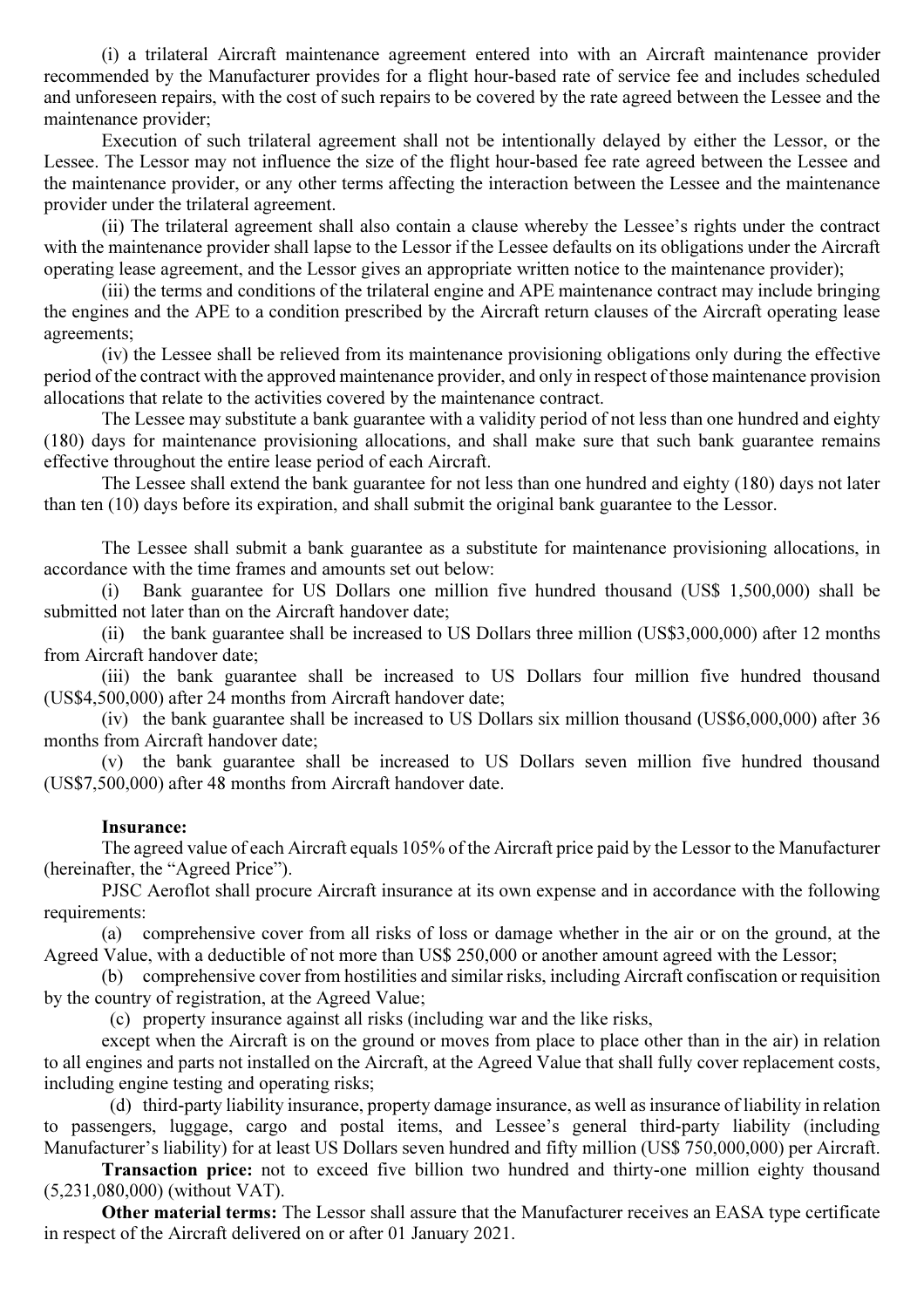# Transaction No.2:

Subject: assignment by LLC "Avia Capital Services" in favour of PJSC Aeroflot of the rights to receive standard and special Aircraft warranties from PJSC Irkut Corporation.

## Parties:

- PJSC Aeroflot as the Lessee;
- PJSC Irkut Corporation as the Manufacturer;
- "Avia Capital Services" LLC as the Lessor.

Aircraft warranties to be provided by the Manufacturer:

Standard Aircraft quality warranty. Effective period: 48 months and 5 days after delivery of the covered Aircraft (hereinafter, the Warranty Period), with the exception of life-limited parts covered by the warranty. The warranty covering the PurePower® PW1400G high-bypass geared turbofan engine (hereinafter, PW1400G MPU) or the PD-14 bypass turbofan engine shall be provided either by Pratt & Whitney as the manufacturer of PW1400G MPU or by JSC "UEC-Perm Engines" as the manufacturer of the PD-14 bypass turbofan engine, pursuant to a separate agreement to be entered into between the Lessee and the manufacturer of the relevant engine.

# Special warranties.

Flight time warranty: applicable three-year period of achieving the world's average guaranteed flight time (at a flight hour to operating cycle ratio of 3.6):

- First year of operation 2100 flight hours;
- Second year of operation 2900 flight hours;
- Third year of operation 3750 flight hours.

Dispatch reliability warranty: applicable guaranteed dispatch reliability levels:

- First year of operation 96%;
- Second year of operation 97%;
- Third year of operation 98.5%.

Aircraft performance warranties. The Manufacturer warrants that a new Aircraft carrying designed payload on a three thousand two hundred and forty (3,240) kilometres long flight, with a tail wind of twenty-six (26) kilometres per hour, will consume not more than nine thousand eight hundred and sixty-five (9,865) kilograms of fuel. Aircraft frame structural elements reliability warranty.

Effective period: twelve (12) hours from each Aircraft delivery date.

The Manufacturer shall assume warranty liabilities for the items fabricated by the Manufacturer or based on the Manufacturer's design documentation in relation to the Aircraft frame carrying elements.

Aircraft maintenance cost (DMC) warranty (the DMC Warranty). The Manufacturer warrants that the Lessee's costs of Aircraft maintenance on a per flight hour basis (excluding costs associated with the maintenance of PW1400G engine and dual flow PD14 turbojet engines), calculated for the Lessee's Aircraft fleet, shall not exceed the guaranteed maintenance cost in respect of subsequent reporting periods of twelve months each.

First reporting period – warranted DMC costs not to exceed US\$ 381 per flight hour;

Second reporting period – warranted DMC costs not to exceed US\$ 375 per flight hour;

Third and subsequent reporting periods – warranted DMC costs not to exceed US\$ 359 per flight hour.

Effective period: Ten (10) years from the first Aircraft delivery date.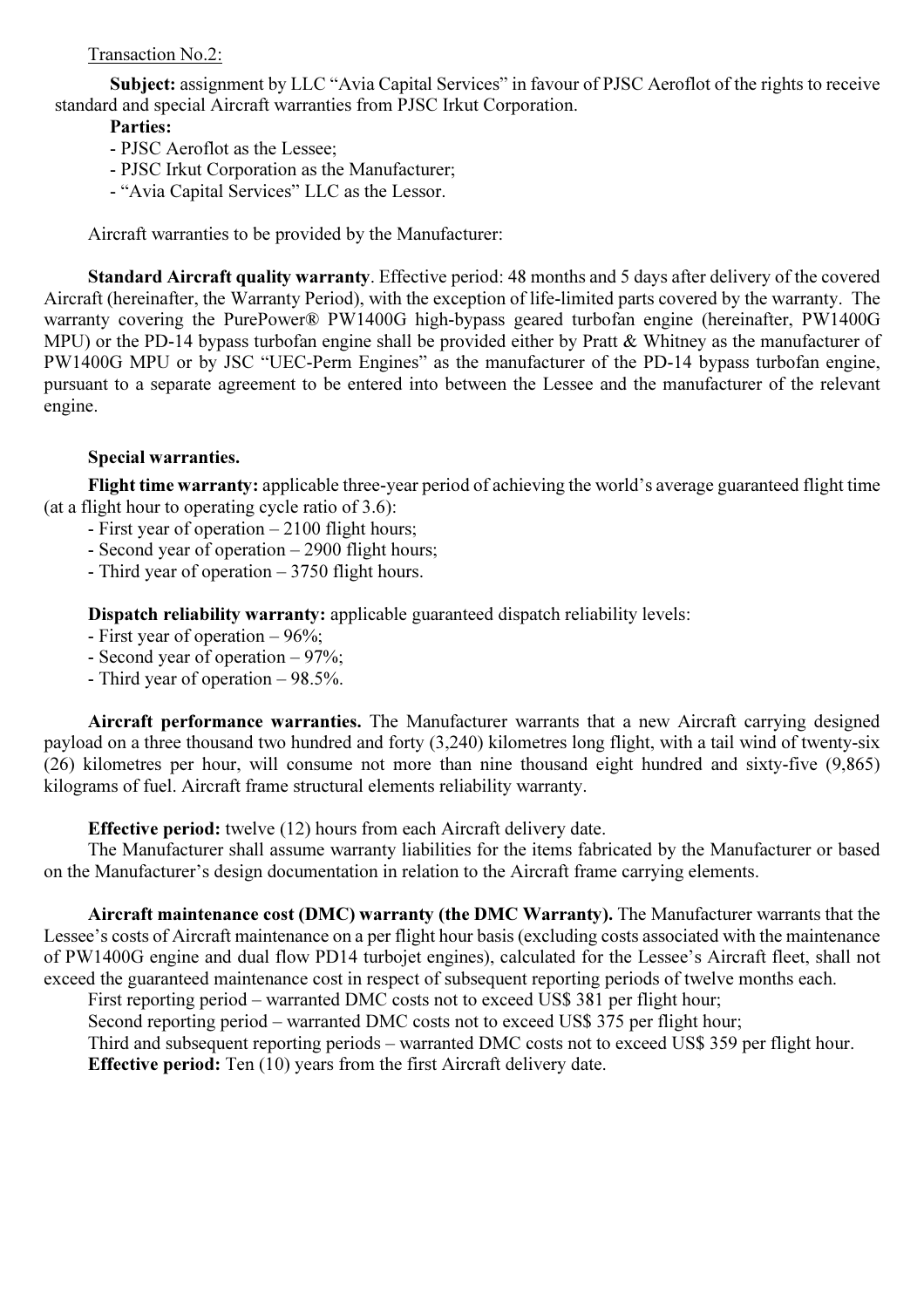## Transaction No.3:

Subject: Provision by PJSC Irkut Corporation and LLC "Avia Capital Services" to PJSC Aeroflot of an early customer package in respect of the fifty (50) Aircraft.

## Parties:

- LLC Aviakapital Service as the Lessor;
- PJSC Aeroflot as the Lessee;
- PJSC Irkut Corporation as the Manufacturer;

Early customer package: To compensate the Lessee for the reduced guaranteed flight time of the first twenty (20) Aircraft during the first three years of their operation, the Manufacturer undertakes to provide compensation of a total amount of US Dollars forty-five million one hundred and forty-three thousand (US\$45,130,000). The amount of such compensation shall be calculated in respect of each Aircraft depending on the actual flight time in a year. The amount is indicated in 1Q2018 prices and will be escalated in accordance with the manufacturer's formula, but not more than by 2.6 percent a year.

The compensation shall be provided to finance payments for the Manufacturer's services, as well as payments for purchased or rented additional optional equipment, ground support equipment, to build a stock of replacement parts and to provide training to the Lessee's personnel.

If the Manufacturer assures longer Aircraft flight time than is envisaged by the flight time warranty (i.e. 2100, 2900, 3750 flight hours), the compensation amount shall be reduced proportionately. Actual compensation amounts shall be calculated based on actual flight time following each year of operation.

### Transaction No.4:

Subject: A transaction of entering into a Memorandum of execution a lease agreement in respect of 50 MC-21-300 aircraft.

#### Parties to the transaction:

- State Corporation Rostec;
- PJSC Aeroflot.

Persons interested in the transaction and the grounds for their interest: member of PJSC Aeroflot Board of Directors M.V. Voevodin, who is also a member of LLC "Aero Capital Services"; member of PJSC Aeroflot Board of Directors Yu.B. Slyusar who is also CEO, Chairman of the Management Board and a member of the Board of Directors of PJSC Irkut Corporation; member of PJSC Aeroflot Board of Directors S.V. Chemezov who is also CEO of Rostekh State Corporation.